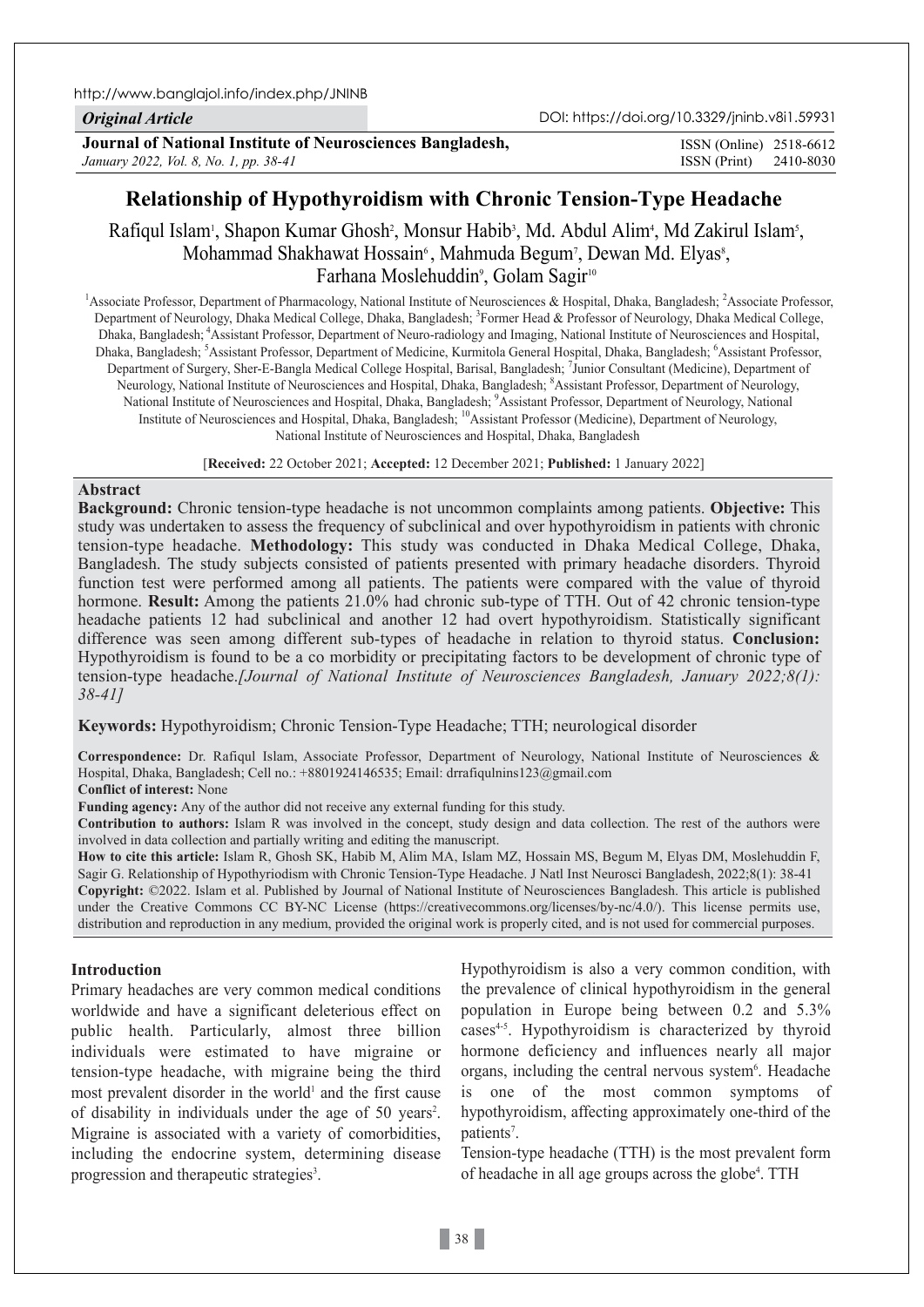leads to considerable disability with up to 60.0% of individuals reporting decreased work effectiveness, increased absenteeism and reduced social engagement<sup>5</sup>. The underlying cause of tension-type headache is uncertain. Activation of Hyper excitable peripheral afferent neurons from head and neck muscles might be the likely explanation for tension-type headache<sup>6</sup>. Muscle tenderness and psychological tension may aggravate tension-type headache but are not clearly its cause.

Abnormalities in central pain processing and generalized increased pain sensitivity are present in some patients with tension-type headache<sup>7</sup>. There are several consistent studies have shown that patients with TTH had significantly higher proportion of subclinical hypothyroidism and overt hypothyroidism as compared to the control subjects<sup>8</sup>. It has been observed that improvement in headache occurs in 30% of hypothyroid patients after initiation of thyroid hormone replacement<sup>9</sup>. There have been few recent advances in treatment options for TTH. Non pharmacologic approach like avoidance of associated factors and reassurance has been proved useful in several studies<sup>10</sup>. This study was undertaken to assess the relationship of hypothyroidism with chronic tension-type headache.

#### **Methodology**

This cross sectional study was conducted in the department of Neurology (Headache Clinic) at Dhaka Medical College Hospital, Dhaka, Bangladesh. Patient with tension-type headache attending in headache clinic in DMCH with the age group 18 to 55 years of age of both male and female with the diagnosis of tension type headache on the basis of ICHD-2 criteria were selected as study population. Patients with any form of thyroid disease prior to the enrolment in the study as revealed by clinical examination or past medical records or patients with abnormal neurological examination, pregnancy, any chronic illness known to affect thyroid hormone levels, Chronic kidney disease or other systemic illness or chronic drug intake known to affect thyroid status of the patient like lithium carbonate, amiodarone and anti-thyroid drugs were excluded from this study. Non-probability purposive consecutive sampling method was used to select sample population. Data was collected from the respondents through interview. At first study subjects were screened according to inclusion and exclusion criteria who complaint headache. Then physical examination was done accordingly. Diagnosis of the TTH was made on the basis of ICHD-2 and verified by a consultant neurologist. Following confirmation demographic

profile was collected by face-to-face interview by using a semi-structured questionnaire. In all cases informed written consent was taken after explaining the aims, objectives of the study in each patient. Researcher filled up whole of the questionnaire and patients were requested to perform thyroid function test from Institute of Nuclear Medicine and Allied Science (INMAS). All the study subjects were tested for serum free T4 and TSH by radio immune assay (RIA) and immune radio metric assay (IRMA) using radioisotope 1-125 as tracer. Personal contact numbers were collected during interview and patients were followed up in prefixed scheduled date. During follow up visit, hormonal level were included in their personal data sheet and researcher himself ascertained subtypes of hypothyroidism. Based on TTH and serum T4 and TSH level, study population were divided into two groups designated as group I representing the patients with euthyroid and group II consisted with the patients with hypothyroidism either overt or subclinical. After collecting the data, it was checked and rechecked for omission, inconsistencies and improbabilities. After cleaning the data it was edited, coded and entered into the computer. Statistical analysis of the study was done by computer software device as the Statistical Package for Social Science (SPSS) version 22.0. Confidence interval was considered at 95% level. The qualitative variables were expressed as frequency and percentage and the quantitative variables were expressed as mean with standard deviation. During analysis chi-square test was done to estimate the relationship or association between TTH and hypothyroidism. P value less than 0.05 was considered statistically significant.

#### **Results**

This study was conducted on 200 patients who met the ICHD-2 diagnostic criteria of Tension Type Headache. Mean age of the patients studied was 35.4 years  $(\pm 9.9)$ . Among the respondents, minimum age was 18 years and maximum age was 55 years. Majority of the patients (31.0%) were in between 36 to 45 years (Table 1).

| Table 1: Age Group of the Respondents $(n=200)$ |  |  |  |  |  |
|-------------------------------------------------|--|--|--|--|--|
|-------------------------------------------------|--|--|--|--|--|

| <b>Age Group</b> | Frequency  | Percent |  |
|------------------|------------|---------|--|
| 18 to 25 Years   | 48         | 24.0    |  |
| 26 to 35 Years   | 50         | 25.0    |  |
| 36 to 45 Years   | 62         | 31.0    |  |
| 46 to 55 Years   | 40         | 20.0    |  |
| Total            | <b>200</b> | 100.0   |  |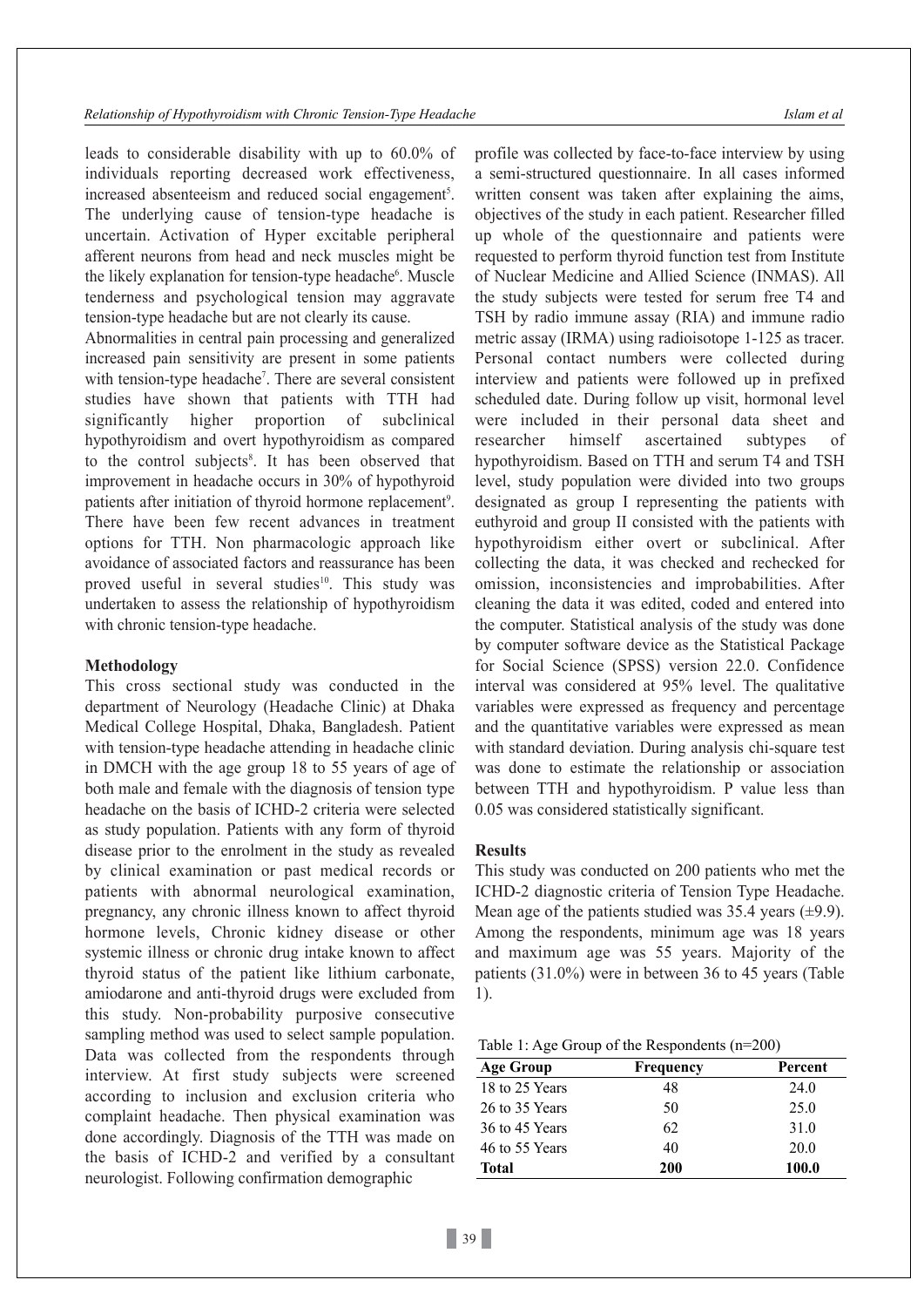*Journal of National Institute of Neurosciences Bangladesh Vol.8 No.1, January 2022*

Among 80 patients with infrequent episodic TTH 16 patients had subclinical hypothyroidism and 4 patients had overt hypothyroidism. Among 46 patients with frequent episodic TTH 10 patients had subclinical hypothyroidism and 4 patients had overt hypothyroidism. Out of 18 patients with probable TTH 3 patients had subclinical hypothyroidism but no patient was overt hypothyroid. Out of 42 chronic TTH patients 12 had subclinical and another 12 had overt hypothyroidism. Statistically significant difference was seen among different sub-types of headache in relation to thyroid status (Table 2).

Table 2: Thyroid status in relation of different sub-types of TTH

| <b>TTH</b> |                       | <b>Thyroid Status</b>                       | P Value       |       |
|------------|-----------------------|---------------------------------------------|---------------|-------|
|            | Sub-types Subclinical | Overt                                       | <b>Normal</b> |       |
|            |                       | <b>Hypothyroidism Hypothyroidism Status</b> |               |       |
| Chronic    |                       | 12                                          | 18            | 0.001 |
| Others     | 29                    |                                             | 121           |       |

\*p value was measured by Pearson's Chi-square Test

#### **Discussion**

Patients with daily or frequent headache are commonly seen in neurology clinics. Most of them are diagnosed as having tension type headache (TTH). However, the underlying cause of TTH is uncertain in most of the cases. There are several studiesthat tried to find any link between hypothyroidism and  $TTH<sup>8-9</sup>$ . Two of them were undertaken on small sample population and found no link11-12. Rest of them had found a variable number of hypothyroid cases among TTH patients<sup>8</sup>. This study included 200 patients of different subtypes of TTH and tested for evidence of hypothyroidism.

All four sub-types of tension type headache were considered to include in the study, namely: Infrequent episodic or infrequent, frequent episodic or frequent, chronic sub-type and probable sub-type. Forty percent (40%) patients in this study had infrequent TTH, 30% had frequent episodic TTH, 21% had chronic sub-type of TTH and 9% patients had probable sub-type of TTH. In a study done by Khan et al 2 in a tertiary care hospital of Kashmir, India they found among patients with TTH, 78 (47.6%), 52(31.7%) and 34(20.7%) had infrequent episodic TTH, frequent episodic TTH and chronic TTH respectively<sup>8</sup>.

Their study used the ICHD-2 criteria for TTH but did not include any patients with probable TTH. In this aspect this present study was a unique one as it had included probable sub-type of TTH along with other subtypes. However, when proportions of other

sub-types of headache are compared with the study conducted by Khan et al 2 nearly equal results can be observed.

Prevalence of hypothyroidism in general population varies from country to country. Overall prevalence of subclinical hypothyroidism in general population is 4.0 to  $10.0\%$  cases<sup>13</sup>. In India prevalence of hypothyroidism is  $10.9\%$  cases<sup>14</sup>. In one study done in a community of Khulna district of Bangladesh prevalence of subclinical and overt hypothyroidism was found to be  $6.59\%$  and  $4.97\%$  respectively<sup>15</sup>. On the other hand, proportion of both subclinical (22%) and overt hypothyroidism (7.2%) was found high in TTH patients in the study done by Khan and colleagues<sup>2</sup>.

In concordance with the later study, incidence of subclinical and overt hypothyroidism was found 20.5% and  $10\%$  respectively in this study. Another study<sup>9</sup> in their research did not find any patients of hypothyroidism in the sample population of headache. This was either because of small sample size (only 20 in the earlier study) or because small proportion of sample was tested for thyroid status only 13 among 119 patients in the later study. From above studies it can be inferred that incidence of hypothyroidism is more in TTH than normal people. Among 80 infrequent TTH patients 20 had hypothyroidism and among 42 chronic TTH patients 24 had hypothyroidism. The difference is statistically highly significant (p=0.0001).

The difference in between frequent TTH and chronic TTH in relation to thyroid status (14 and 24 hypothyroid patients respectively) is also statistically significant ( $p=0.001$ ). These findings again go along with the findings of Khan et al<sup>2</sup> who compared difference between chronic and infrequent sub-type and in between chronic and frequent sub-type. This implies that chronic TTH patients are statistically more likely to be found hypothyroid than both frequent episodic and infrequent episodic patients.

Limitations of this study includes small sample size, time, logistic supports, availability of patients and lack of sufficient fund. Further case-control study is needed to confirm the consistency of the findings

### **Conclusion**

Headache particularly chronic tension-type headache and hypothyroidism both affect the quality of life significantly. The study reveals positive correlation between two of them. However, without case-control study significant association between chronic TTH and hypothyroidism cannot be established. But from this